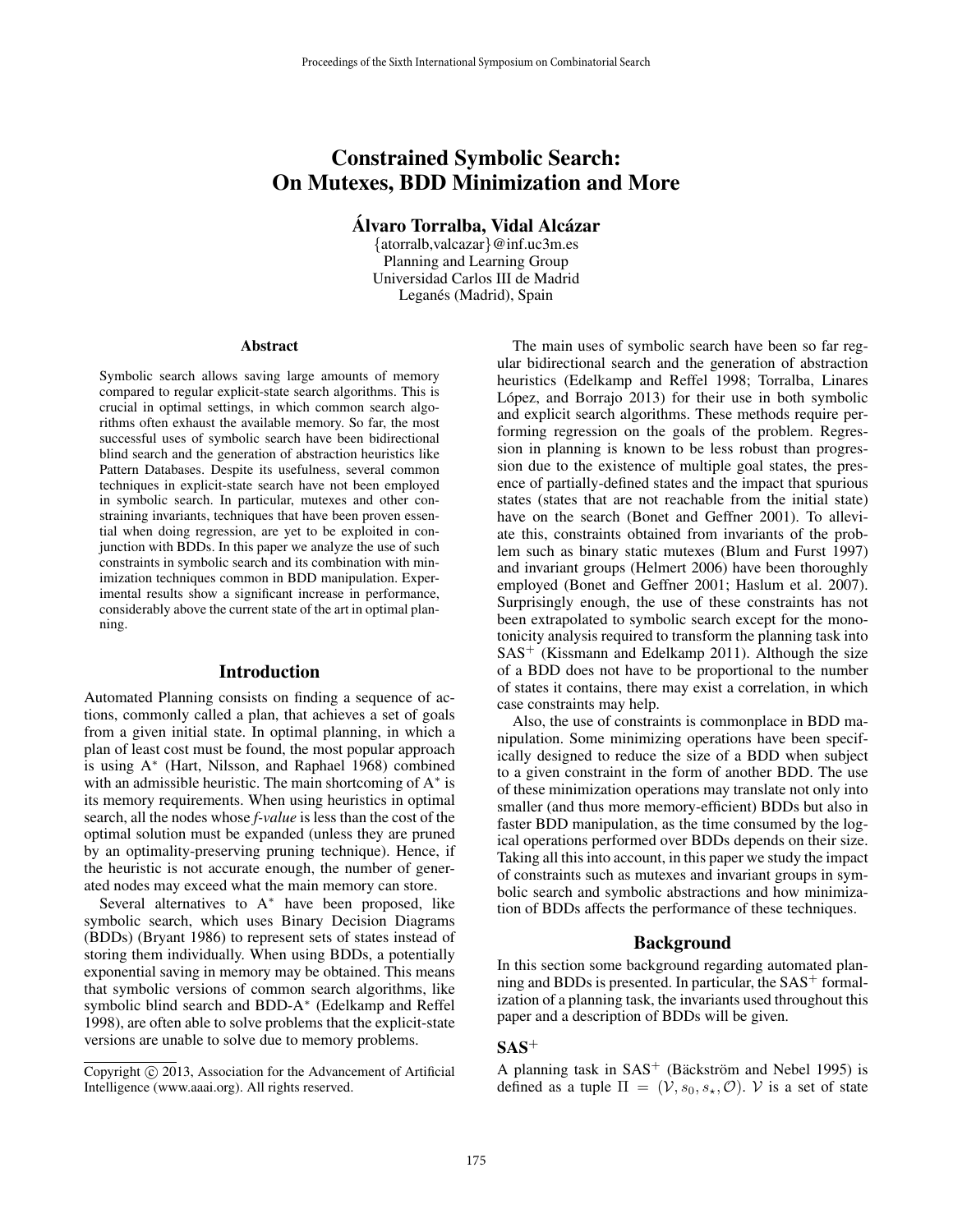variables, and every variable  $v \in V$  has an associated extended domain  $D_v^+ = D_v \cup {\bf{u}}$  composed by the regular domain of each variable,  $D_v$ , and the undefined value u. The total state space is defined as  $S_v^+ = D_{v_1}^+ \times \ldots \times D_{v_n}^+$ <br>and the value of a variable  $v \in V$  in a given state s, also known as a variable-value pair or *fluent*, is defined as  $s[v]$ . Partial states are states in which at least one fluent  $s[v_i] = \mathbf{u}$ .  $s_0$  is the initial state, defined over V such that  $s_0[v_i] \neq \mathbf{u} \ \forall v_i \in \mathcal{V}$ .  $s_{\star}$  is the partial state that defines the goals.  $O$  is a set of operators (actions), where each operator is a tuple  $o = (pre(o), post(o), prev(o)),$  where  $\text{pre}(o), \text{post}(o), \text{prev}(o) \in S_v^+$  represent the *pre-*, *post-* and *prevail-conditions* respectively.

An operator o in a state s is applicable *in progression* if  $\forall v_i \in \mathcal{V} : (prev(o)[v_i] = \mathbf{u} \lor prev(o)[v_i] = s[v_i]) \land$  $(pre(o)[v_i] = \mathbf{u} \lor pre(o)[v_i] = s[v_i]$ ). The resulting state  $s'$  from the application of  $o$  in  $s$  is equal to  $s$  except that  $\forall v_i \in \mathcal{V} : post(o)[v_i] \neq \mathbf{u}$  then  $s'[v_i] = post(o)[v_i]$ . An operator  $o \in \mathcal{O}$  is applicable in a partial state *s in regression* if  $\forall v_i \in V : s[v_i] = \mathbf{u} \vee s[v_i] = post(o)[v_i] \vee s[v_i] =$  $prev(o)[v_i]$  and  $\exists v_i \in V : s[v_i] = post(o)[v_i] \wedge s[v_i] \neq \mathbf{u}$ . The resulting state  $s'$  obtained from applying  $o$  in  $s$  in regression is equal to s except that  $\forall v_i \in \mathcal{V} : \text{prev}(o)[v_i] = \mathbf{u}$ then  $s'[v_i] = pre(o)[v_i]$  and  $\forall v_i \in \mathcal{V} : prev(o)[v_i] \neq \mathbf{u}$  then  $s'[v_i] = prev(o)[v_i].$ 

### Spurious States, Mutexes and Invariant Groups

A spurious state is a state not reachable from  $s_0$ , as defined by Bonet and Geffner  $(2001)^1$ . Such states may be generated when doing regression and are *dead ends* in backward search. A set of fluents  $M = \{f_1, \ldots, f_m\}$  is a set of mutually exclusive fluents of size  $m$  (mutex of size  $m$ ) if there is no reachable (non-spurious) state  $s \subseteq S$  such that all elements in  $M$  are true in  $s$ . Computing mutexes is exponential on size *m*, so in most cases finding mutexes of size  $m > 2$  is not practical. The most common method to compute mutexes of size two is  $h^m$  (Bonet and Geffner 2001) with  $m = 2$ .

Planners that use  $SAS<sup>+</sup>$  transform a planning task expressed in the Planning Domain Definition Language  $( P D D L)$  into  $SAS<sup>+</sup>$  by computing invariant groups. An invariant group is a set of fluents  $\theta$  such that every fluent  $f_i \in \theta$ is mutex with every other fluent  $f_i \in \theta$  if  $f_i \neq f_i$  and such that exactly one fluent  $f_i \in \theta$  must be true in every nonspurious complete state. Every variable  $v_i \in V$  is an invariant group, although not every invariant group corresponds to a variable. Invariant groups are computed doing a monotonicity analysis (Helmert 2006). Note that per definition binary mutexes can also be computed doing a monotonicity analysis, although the set of mutexes obtained is a subset of the mutexes obtained with  $h^2$ .

#### Binary Decision Diagrams and Symbolic Search

*Decision Diagrams* are data structures inspired by the graphical representation of a logical function. A Binary Decision Diagrams (BDD) is a directed acyclic graph with two terminal nodes (called *sinks*) labeled with *true* and *false*. All

the internal nodes are labeled with a binary variable  $v \in V$ and have two outgoing edges that correspond to the cases in which v is *true* and *false* respectively. When representing a multi-valued variable  $v \in V$ ,  $\lceil \log_2 |D_v| \rceil$  binary variables are used instead. For any assignment of the variables on a path from the root to a sink, the represented function will be evaluated to the value labeling the sink. A more general type of decision diagram is an Algebraic Decision Diagram (ADD) (Bahar et al. 1997), which can have an arbitrary number of different sink nodes. This allows evaluating the represented function to values different from *true* and *false*.

Variables in a BDD are ordered. This has two advantages: first, the operations performed between BDDs with the same variable ordering are quadratic in the worst case; second, for a given set of states an ordered BDD guarantees uniqueness. This is achieved thanks to the reducing operations called the *deletion rule*, in which nodes with outgoing edges that lead to the same successor are removed, and the *merging rule*, in which nodes labeled with the same variable are merged if their respective successors are the same.

The set of operators  $\mathcal O$  is represented using one or more *Transition Relations* (TRs). A TR is a function defined over two sets of variables, one set x representing the *from*-set and another set  $x'$  representing the *target*-set. Any given  $TR$  represents one or more operators  $o \in \mathcal{O}$  with the same cost. To compute the successors of a set of states  $S_q$ , the *image* operation is used. The definition of *image* is as follows: *im* $age(S_g, TR_i) = \exists x \cdot S_g(x) \wedge TR_i(x, x')[x' \leftrightarrow x]$ . Thus, *image* is carried out in three steps:

- 1. The conjunction with  $TR_i(x, x')$  filters preconditions on x and applies effects on  $x'$ .
- 2. The existential quantification of the predecessor variables x removes their values relative to the predecessor states.
- 3.  $[x' \leftrightarrow x]$  denotes the swap of the two sets of variables, setting the value of the successor states in  $x$ .

Similarly, regression uses the *pre-image* operator: *pre* $image(S_g, TR_i) = \exists x' \cdot S_g(x') \wedge TR_i(x, x')[x \leftrightarrow x'].$ 

### Encoding Mutexes as a BDD

Ever since the first application of heuristic backward search in domain-independent planning, binary static mutexes have been considered essential (Bonet and Geffner 2001). Binary mutexes allow pruning spurious states that otherwise would be considered for expansion during search. Expanding such states may lead to an exponential decrease in performance, as none of the successors of a spurious state may lead to the initial state by doing regression. Their use in explicit-state search is straightforward: simply prune every state  $s$  such that fluents  $f_i, f_j \in s$  are mutex.

Despite the impact that the use of mutexes in regression has, surprisingly this technique has not been employed in symbolic search. Although it is obvious that a *per state* application of mutexes in symbolic search is impossible, there are alternatives. In particular, we propose *creating a BDD that represents in a succinct way all the states that would be pruned if mutexes were used*. This BDD can be used to

 $<sup>1</sup>$ An alternative definition is given by Zilles and Holte (2010).</sup>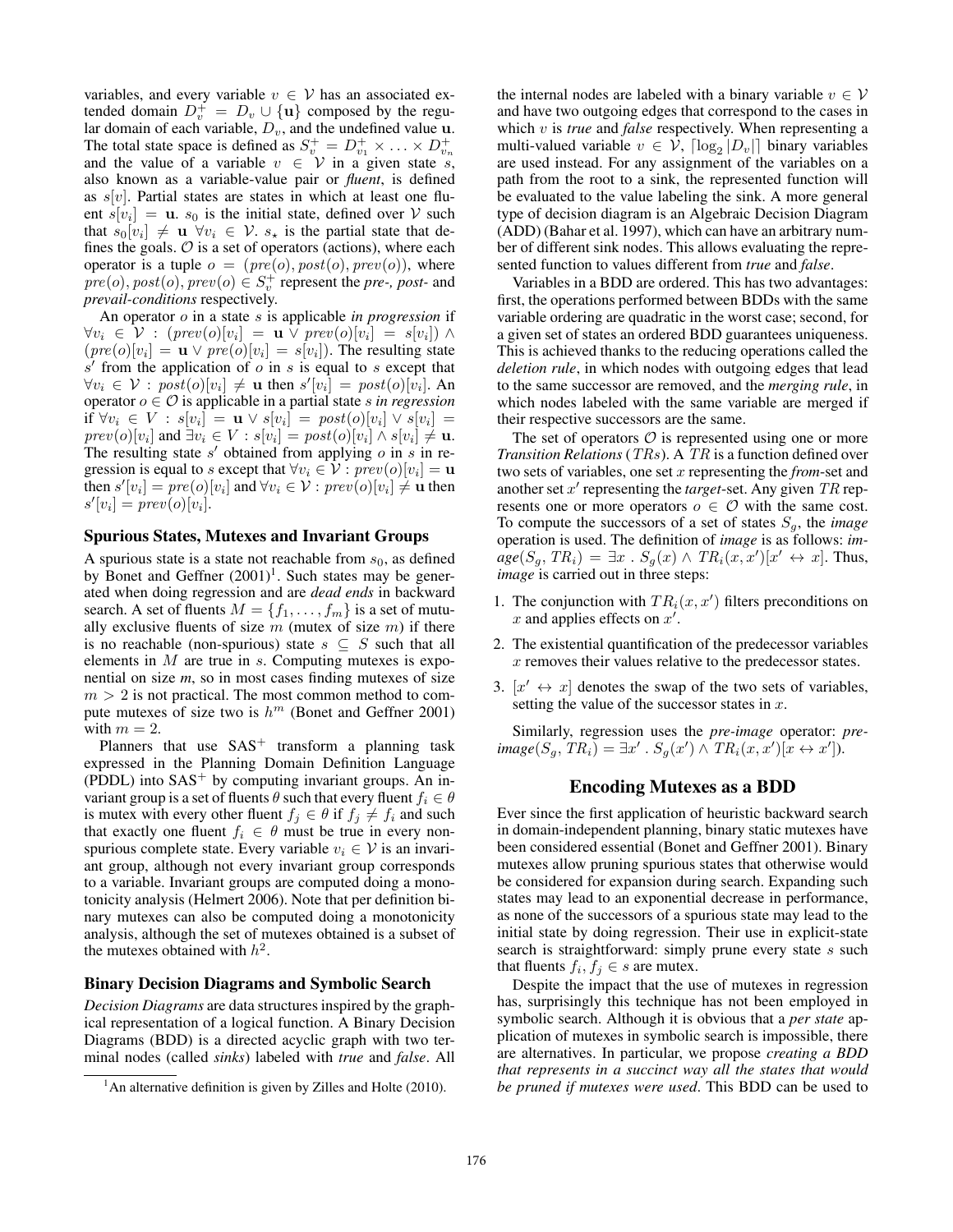discard all the states that have been generated using a TR in a similar way as it is done with the closed list.

The *mutex BDD* (*mBDD*) is created in a very simple way. Every binary mutex is a conjunction of fluents  $f_i, f_j$  such that, if  $f_i, f_j \in s$  in state s, then s is spurious. Hence, the set of states that can be pruned using mutexes are those in which at least one such conjunction of fluents is true. This way, the logical expression represented by mBDD is the disjunction of all the mutexes found with  $h^2$  (represented by the conjunction of both fluents). Formally, if  $M$  is the set of binary mutexes found by  $h^2$ :

$$
mBDD = \bigvee_{f_i, f_j > \in M} f_i \wedge f_j
$$

Spurious states determined by mutexes are pruned by computing the difference  $S_g \setminus mBDD$  of a newly generated set of states  $S<sub>g</sub>$  with the mutex BDD mBDD. In terms of BDD manipulation this is done by computing the logical conjunction of  $S<sub>g</sub>$  with the negation of mBDD:  $S_g \wedge \neg mBDD$ . This operation is the same as the one done in symbolic search with the BDD that represents the set of closed states, used to prune duplicates.

### Pruning with Invariant Groups

Invariant groups are groups of fluents such that exactly one fluent must be true in every reachable complete state. This invariant of the problem is always respected when doing progression, but it may be violated in regression (Alcázar et al. 2013). Figure 1 shows an example of such an invariant violated in the *floortile* domain.



Figure 1: Spurious state in *floortile* that violates a constraint induced by an invariant group. The second robot in the state at the right has no valid location because all cells are either clear or occupied.

Problems in the *floortile* domain consist of two or more robots that have to paint the cells of a grid. The initial state contains the locations where the robots are and the goal contains the painted cells. In regression it is possible to find a plan in which a single robot traverses and paints the whole grid. This means that there may be a partial state in which all the cells are either painted, clear or occupied by the first robot while the position of the other robots remains unknown. If we take into account the variables (which are in fact invariant groups) that represent the position of the other robots, we can see that there are no legal values for them, as a robot cannot be at a painted cell, a clear cell or a cell occupied by another robot. Such a state is spurious and thus can be safely pruned.

Given an invariant group  $\theta = f_1, \ldots, f_n$ , two constraints may be deduced: first, the set of all the mutexes of the form  $\neg(f_i \wedge f_j)$  if  $f_i \neq f_j$  (which enforces that at most one fluent can be true at the same time); second, the fact that at least

one fluent  $f_i \in \theta$  must be true in every reachable complete state. The first constraint overlaps with the mutexes computed with  $h^2$ , so it does not make sense to include it as a constraint of the problem if a *mutex BDD* is used. The latter however can be encoded as an additional constraint of the form  $f_1 \vee f_2 \vee \ldots \vee f_n$  for every invariant group. Such a constraint can be included in the *mutex BDD*, allowing to prune spurious states like the one previously presented with no further modification.

### Pruning Spurious Operators

The use of constraints deduced from invariant groups is not limited to states generated in regression. Any set of fluents that does not correspond to a complete state can be detected as unreachable by disambiguating it (Alcázar et al. 2013). Disambiguating consists on solving a CSP using the invariant groups for which there is no known fluent yet as variables and the mutexes as constraints. If there is no valid assignment for one or more invariant groups, then there is no state in which all the fluents belonging to the set are true and so the set of fluents is unreachable.

When grounding a planning instance, spurious operators may be instantiated if done naively. Spurious operators do not generate spurious states in progression because they are never applicable, but they may have a negative impact when combined with other techniques, like regression, abstractions and delete-relaxation heuristics. Most planners prune instantiated operators with unreachable fluents in their preconditions, but no additional method is used to detect spurious operators. In this work we disambiguate the preconditions of all the instantiated operators  $o \in \mathcal{O}$  and prune those operators with spurious sets of preconditions during the preprocessing phase.

## Encoding Constraints in the TRs

Mutexes allow pruning spurious states after they are generated. However, more efficient alternatives that avoid the generation of the state exist. In particular, the use of *edeletion* (Vidal and Geffner 2005), another invariant of the problem, avoids the generation of spurious states in explicitstate search by modifying the definition of applicability in regression (Alcázar et al. 2013). The definition of *e-deletion* is as follows:

Definition 1. *An operator* o *e-deletes a fluent* f *if* f *must be false in every state resulting from the execution of an ordered set of operators whose last operator is* o*.*

There are three cases in which an operator *e-deletes* a fluent  $f$ : it deletes  $f$ ; it has a set of preconditions mutex with  $f$  and does not add  $f$ ; or it adds a set of fluents mutex with f. For example, in *Blocksworld* the operator *(stack b c) e-deletes (on a b)* because it adds *(clear b)*, which is mutex with *(on a b)*. In multi-valued representations, deleting a fluent means changing the value of the variable it corresponds to, which is equivalent to adding a fluent mutex with f. Hence, the first case is a particular instance of the third case in multi-valued representations.

To avoid the generation of spurious states from a given state s in regression, one must make sure not to use an op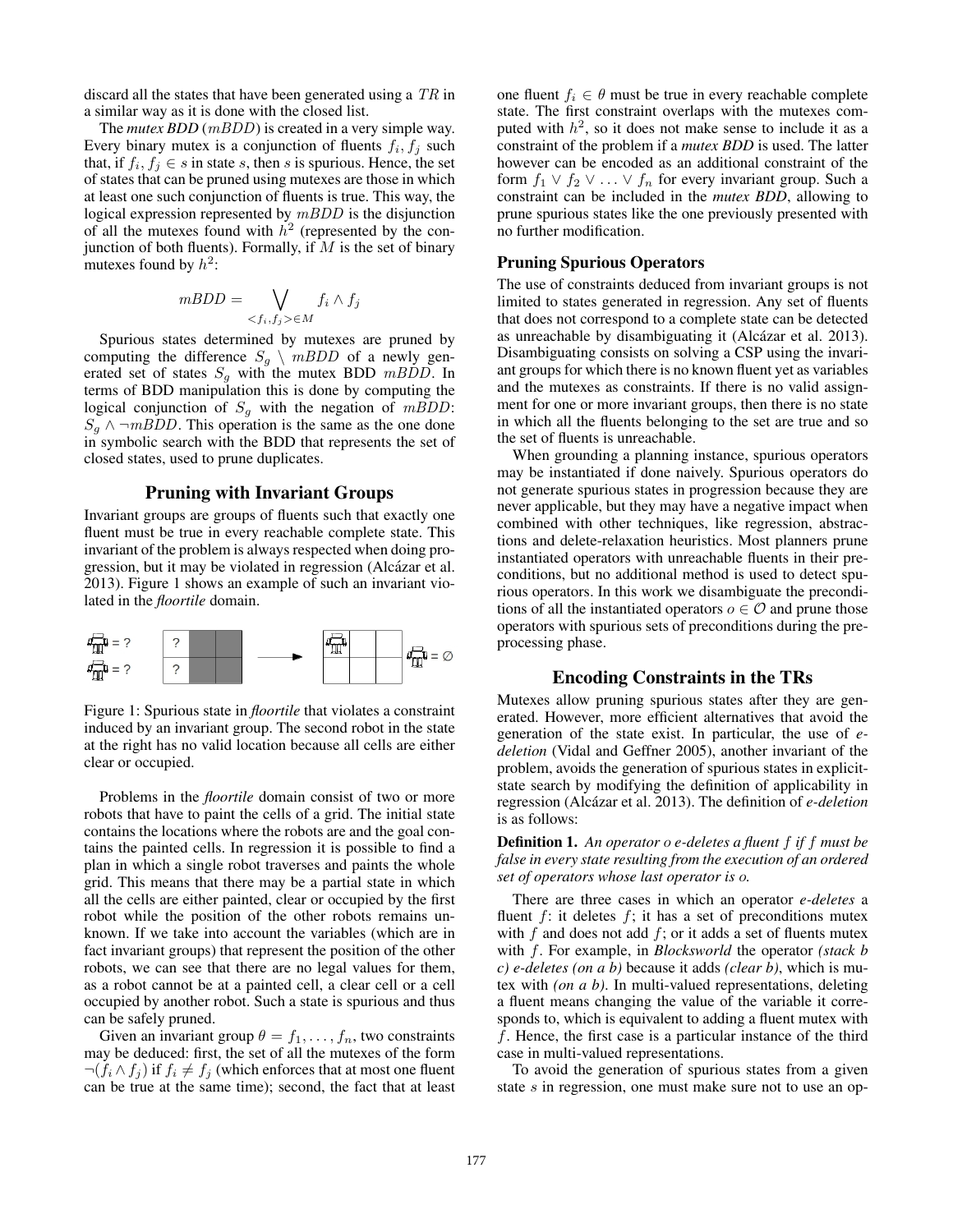erator that *e-deletes* some fluent  $f \in s$  to generate a successor state. Formally, if e-del(o) is the set of fluents *e-deleted* by an operator  $o \in \mathcal{O}$ , *o* is not applicable in regression in a partial state s if  $e$ -del(o) ∩ s  $\neq$  Ø. An intuitive way of understanding the concept of *e-deletion* in regression is to consider the fluents  $f_i \in e$ -del(o) as negative preconditions of a in regression.

In explicit-state search a partial state with one or more undefined variables may implicitly represent spurious states. In symbolic search, however, some considerations are necessary: first, there is no u value; second, the result of the application of several operators is aggregated. This means that it does not suffice to encode  $e$ - $del(o)$  as negative effects of an operator in a TR, as the union of the successor states may generate a BDD that covers spurious states if the predecessor sets covered spurious states as well.

A possibility could be replicating all the constraints in the TRs, although this may lead to a great degree of redundancy. Hence, a more succinct alternative is preferable. The first step is pruning the spurious states in the BDD that represents  $s_{\star}$ . This is done by intersecting with the *mutex BDD* as described before. Afterwards, the relevant constraints are added as prevail conditions of the operators. This serves to encode both *e-deletion* (fluents that must remain false "during" the execution of an operator) and *disambiguation* of operators (Alcázar et al. 2013), as the constraints may enforce the value of some variables when the *pre-image* is computed.

Definition 2. *Let a constraint* c *be a logical function over a set of fluents*  $m(c)$  *such that*  $\forall f \in m(c)$ *, f appears in c. Let*  $o \in \mathcal{O}$  be an operator and  $\mathcal{V}_u(o) \subseteq \mathcal{V} = \{v_i : post(o)[v_i] \neq \emptyset\}$  $\mathbf{u} \wedge pre(o)[v_i] = \mathbf{u} \}$ *. Let*  $M_o = \{m(c_1), \ldots, m(c_n)\}$  *be the set of fluent sets such that*  $\forall m(c_i) \in M_o : (m(c_i) \cap pre(o) \neq \emptyset)$  $\emptyset$ )  $\vee$   $(\exists v_i \in V_u(o) : m(c_i) \cap D_{v_i} \neq \emptyset).$ 

*Then, the e-deleting operator* o <sup>e</sup> *becomes* o *with prevail*  $conditions\ prev(o^e) = \text{prev}(o) \land \bigwedge_{\forall m(c_i) \in M_o} c_i.$ 

This suffices to guarantee that the successor set does not cover spurious states.

**Theorem 1.** Let  $S \subseteq \neg mBDD$  be a state set that does not *contain states detected as spurious and* o e *the e-deleting version of an operator* o*. Let* S <sup>0</sup> *be the resulting state set from* applying  $o^e$  in regression to *S*. Then,  $S' \subseteq \neg mBDD$  does *not contain states that can be detected as spurious.*

*Proof.* If state  $s' \in S'$  is generated using  $o^e$  in regression from state  $s \in S$ , then by definition  $s'[v] = s[v] \ \forall v \notin S$  $pre(o) \cup V_u$ . As  $s \in \neg mBDD$ , s' automatically satisfies all the constraints not related to fluents in  $pre(o)$  or variables in  $V_u$ . As prevail conditions of the operator must be true both in  $s$  and  $s'$ ,  $s'$  satisfies all the constraints related to fluents in  $M_o$ , that is, related to fluents in  $pre(o)$  or variables in  $V_u(o)$ . As TRs apply the semantics of the operators they encode over sets of states, the result above can be extended to sets of states in symbolic search.  $\Box$ 

After pruning the spurious states from  $s_{\star}$  the *mutex BDD* is not needed anymore, so no intersections with it are necessary and so the *mutex BDD* can be discarded.

# BDD Minimization

The main motivation for using a *mutex BDD* is to prune states so the BDDs that represent sets of states are smaller. However, computing the difference with the *mutex BDD* does not guarantee that the resulting BDD will be smaller. Imagine the following case: a planning task has a single fluent as goal, which means that at the layer 0 in regression we have a BDD with a single inner node. If the *mutex BDD* is used to prune unreachable states, the BDD resulting from the difference of the original BDD with the *mutex BDD* will be considerably bigger, as it will include additional information. It will represent fewer states, as the states that contain the goal fluent and violate some mutex will be effectively pruned, but it will also increase in size, which may be detrimental to the search.

In symbolic search, the performance of the search algorithm is often heavily linked to the size of the BDDs it works with. Both memory and time (in terms of BDD manipulation) benefit from working with BDDs that succinctly represent a given boolean function. In the literature, mainly in works published by the Model Checking community, several minimization algorithms have been proposed (Coudert and Madre 1990; McMillan 1996; Hong and Beerel 1997). These algorithms share in common that they work with a *function BDD f* and they receive an additional *constraint BDD c* (also called *restrict* or *care BDD*). The minimizing algorithms aim to find a BDD  $q$  that represents  $f$ 's function in an incompletely specified way and is smaller than the conjunction (a logical *and*) of f and c.

It is easy to see that in regression  $f$  corresponds to the BDDs that represent sets of states, whereas  $c$  can be any BDD that imposes some kind of restriction over c. In our case, both the *closed list BDD* and the *mutex BDD* correspond to the definition of c. Hence, using minimization algorithms instead of the conjunction is straightforward. These operations are more expensive to compute than the conjunction, but if g is smaller the computation of *image* and *pre-image* (which are the most expensive operations in most planning instances) may require less time. The following are the minimization algorithms considered in this work:

- *restrict* (Coudert and Madre 1990): it performs siblingsubstitution recursively to prune the parents of such siblings. If q is larger than  $f$ ,  $f$  is returned instead.
- *constrain* (McMillan 1996): also known as *generalizedcofactor*, it is the same as *restrict* but uses support variables to find additional matches between sibling nodes.
- *don't care minimization* (Hong et al. 2000): also known as *leaf-identifying compaction*, it assigns *don't cares* to binary values to avoid sibling-substitutions that cause the growth of g. It ensures that g is smaller than f, as opposed to *restrict* and *constrain*.
- *non-polluting-and*: same as *restrict*, but the variables in c that do not appear in f are ignored.

# Constrained Symbolic Abstraction Heuristics

The use of regression is not limited to backward search. For instance, Pattern Databases (Culberson and Schaef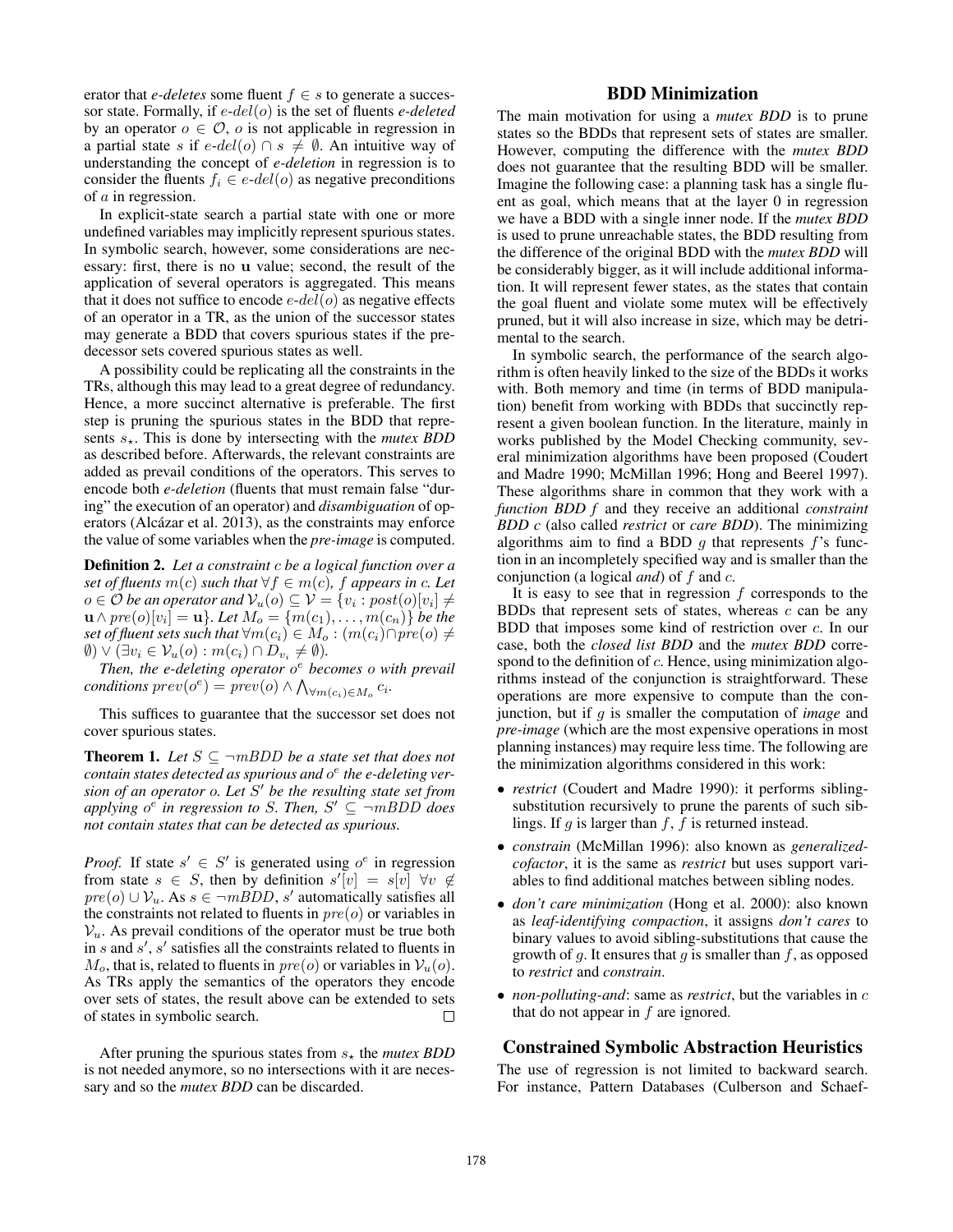fer 1998) perform regression over the goals in an abstraction of the original problem to create a lookup table that is used as the distance estimation in the original problem. Pattern Databases (PDBs) in explicit-search that make use of mutexes are known as Constrained PDBs (Haslum et al. 2007). Constrained PDBs prune transitions that go through abstracted states that violate the constrains, which may strengthen the derived heuristic. A symbolic version of PDBs for their use in symbolic search has also been proposed (Edelkamp 2002), so in this work we propose a constrained version of symbolic PDBs.

A more recent development, Symbolic Merge and Shrink  $(SM&S)$  (Torralba, Linares López, and Borrajo 2013), proposed deriving a heuristic from a backward symbolic search that uses abstractions to reduce the size of the  $q$ -layers once the BDDs that represented them surpassed a given size. These abstractions are automatically derived using the M&S algorithm (Helmert, Haslum, and Hoffmann 2007), originally defined in Model Checking (Dräger, Finkbeiner, and Podelski 2009). M&S incrementally builds an abstraction, using a shrinking policy such as bisimulation (Nissim, Hoffmann, and Helmert 2011) to keep its size bounded. As in symbolic backward search, the use of a *mutex BDD* is also possible, creating a constrained version of SM&S.

## Experimentation

In this section we analyze the impact of using constraints and BDD minimization in different settings, ranging from symbolic blind search to the generation of symbolic abstraction heuristics. Our motivation is to check whether  $h^2$  mutexes and invariant groups improve over the constraints inherent to the  $SAS<sup>+</sup>$  formulation of the problem and to see if more complex BDD manipulation pays off.

 $h<sup>2</sup>$  was implemented on top of FAST DOWNWARD. For symbolic blind search and symbolic A<sup>\*</sup> (BDD-A<sup>\*</sup>) with PDBs we use the GAMER planner (Kissmann and Edelkamp 2011). As each planner uses its own  $SAS<sup>+</sup>$  variables, mutex fluents are extrapolated to GAMER's SAS<sup>+</sup> encoding. All the experiments with GAMER use the same variable ordering, which is optimized prior to the search. For the SM&S abstractions with explicit-state  $A^*$  we use the implementation in FAST DOWNWARD (Helmert 2006).

Results with different methods to prune spurious states are reported. Unless otherwise stated, the *mutex BDD* contains constraints from both  $h^2$  mutexes and invariant groups.  $\mathcal{M}_{\emptyset}$  is the baseline version which does not use the *mutex BDD.*  $\mathcal{M}^{\&}$  computes the conjunction with the negation of the *mutex BDD*. The four aforementioned BDDminimization algorithms are used: *don't care minimiza* $tion(\mathcal{M}^{dem})$ , *restrict*( $\mathcal{M}^{res}$ ), *constrain*( $\mathcal{M}^{con}$ ) and *nonpolluting-and*( $\mathcal{M}^{np\&}$ ). Finally *e-del* is the version in which the TRs take into account *e-deletion* and invariant group constraints instead of using a *mutex BDD*. Results are reported with the regular set of operators  $(0)$  and with the set of operators after pruning spurious operators found by disambiguating their preconditions  $(\mathcal{O}^{-})$ .

We run experiments on the benchmarks of the optimal

track of the International Planning Competition 2011<sup>2</sup>. All our experiments were run and validated with the IPC-2011 software on a single core of an Intel $(R)$  Xeon $(R)$  X3470 processor at 2.93GHz. The experimental setting is the same as in IPC-2011: 1800 seconds per problem and 6GB of available memory. Time score and coverage follow the same rules as in IPC-2011 too. BDD operations are implemented using Fabio Somenzi's CUDD<sup>3</sup> 2.5.0 library. For the *image* and *pre-image* computation we used a disjunctive partition of the  $TRs$ , merging the  $TR$  of each operator up to a maximum size of 100,000 nodes. This method is simple and has proved to be more efficient than other approaches (Torralba, Edelkamp, and Kissmann 2013). The *mutex BDD* is created by merging the conjunction of the individual pairs of fluents that are mutex and the constraints from the invariant groups. Similarly, if a single *mutex BDD* surpasses 100,000 nodes, it is also encoded as several smaller ones.

In ELEVATORS and TRANSPORT neither additional  $h^2$ mutexes nor constraints from invariant groups were found. In FLOORTILE, NOMYSTERY, OPENSTACKS, PARC-PRINTER, PEG-SOLITAIRE and WOODWORKING the *mutex BDD* had fewer than 10,000 nodes in all the problems. More than one individual *mutex BDD* were needed in some instances of the following domains (number of BDDs in the worst case between parentheses): BARMAN (2), PARKING (25), SCANALYZER (10), SOKOBAN (13), TIDYBOT (8) and VISITALL (6). Overall neither the size of the *mutex BDDs* nor the time spent pruning unreachable states was significant. Note that the size of the *mutex BDDs* also depends on the order of the variables: an order more suitable to their representation might reduce their size.

When encoding the constraints in the TRs (*e-del* configuration), the sizes of the  $TRs$  vary. In BARMAN, TIDYBOT and VISITALL the TRs actually become smaller in most instances. In OPENSTACKS, PEG-SOLITAIRE and WOOD-WORKING the size is roughly the same  $(\pm 10\%)$ . In FLOOR-TILE the TRs grow by more than 50%, in NOMYSTERY and PARC-PRINTER they become several times bigger and in SOKOBAN and specially in SCANALYZER the number of individual TRs needed to encode the operators grows by a significant amount. The worst case is PARKING, in which the size of the *TRs* of the individual operators blows up when the constraints are added and exceed the available memory even before beginning the search. This is due to the high number of mutexes that are found in this domain, as all variables in PARKING interact heavily with each other.

Using constraints to prune spurious operators reduces the number of operators in six domains: TIDYBOT, WOOD-WORKING, NOMYSTERY, SCANALYZER, BARMAN and PARKING. The geometric mean of the percentage of pruned operators is 85%, 46%, 37%, 36%, 28% and 10% respectively. Additionally, in NOMYSTERY a few extra mutexes are found if  $h^2$  is recomputed without the pruned operators and in TIDYBOT some fluents are found to be unreachable.

<sup>2</sup> http://www.plg.inf.uc3m.es/ipc2011-deterministic 3 http://vlsi.colorado.edu/ fabio/CUDD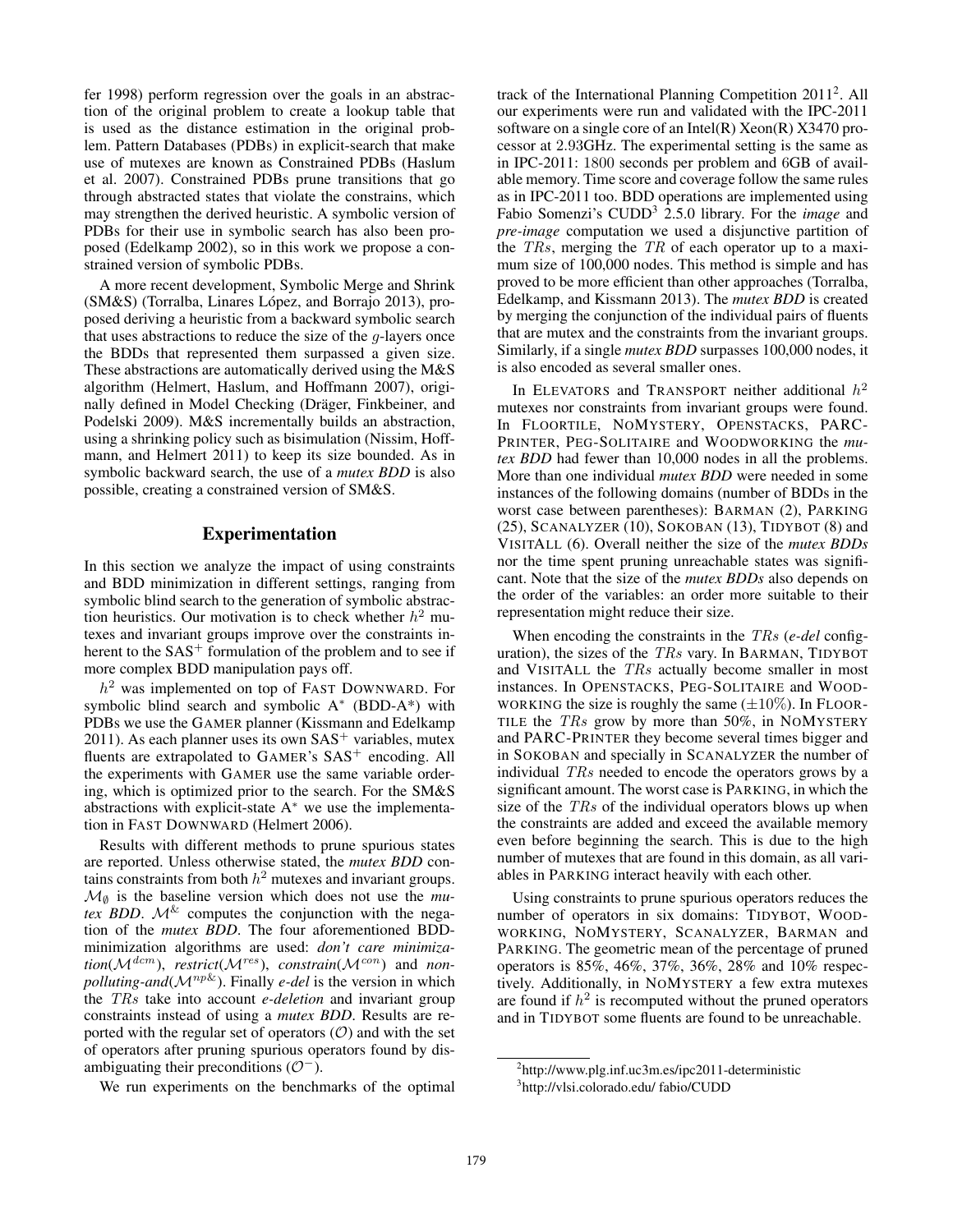|                    | <b>BACKWARD</b>           |                 |                    |                 |                     |                     |                     |                      |                 | FORWARD                   |                 |
|--------------------|---------------------------|-----------------|--------------------|-----------------|---------------------|---------------------|---------------------|----------------------|-----------------|---------------------------|-----------------|
|                    | $\mathcal{M}_{\emptyset}$ |                 | $\mathcal{M}^{\&}$ |                 | $\mathcal{M}^{dcm}$ | $\mathcal{M}^{res}$ | $\mathcal{M}^{con}$ | $\mathcal{M}^{np\&}$ | e-del           | $\mathcal{M}_{\emptyset}$ |                 |
|                    | O                         | $\mathcal{O}^-$ | $\mathcal{O}$      | $\mathcal{O}^-$ | $\mathcal{O}^-$     | $\mathcal{O}^-$     | $\mathcal{O}^-$     | $\mathcal{O}^-$      | $\mathcal{O}^-$ | $\cal{O}$                 | $\mathcal{O}^-$ |
| <b>BARMAN</b>      | 0.00                      | 0.00            | 5.69               | 5.98            | 1.13                | 1.58                | 1.64                | 5.91                 | 9.29            | 7.35                      | 7.47            |
| <b>ELEVATORS</b>   | 2.48                      | 2.49            | 2.48               | 2.48            | 2.48                | 2.49                | 2.49                | 2.49                 | 2.49            | 15.88                     | 15.82           |
| <b>FLOORTILE</b>   | 5.06                      | 5.18            | 13.25              | 13.60           | 10.02               | 11.89               | 12.60               | 13.41                | 13.39           | 0.71                      | 0.73            |
| <b>NOMYSTERY</b>   | 10.46                     | 10.96           | 10.21              | 10.95           | 10.48               | 10.61               | 10.41               | 10.94                | 11.04           | 9.63                      | 9.33            |
| <b>OPENSTACKS</b>  | 15.30                     | 14.68           | 16.19              | 15.97           | 7.59                | 10.75               | 11.47               | 15.85                | 15.95           | 19.77                     | 18.22           |
| PARC-PRINTER       | 4.23                      | 4.18            | 15.14              | 15.27           | 12.04               | 13.54               | 13.60               | 14.69                | 15.48           | 5.31                      | 5.55            |
| PARKING            | 0.00                      | 0.00            | 0.00               | 0.00            | 0.00                | 0.00                | 0.00                | 0.00                 | 0.00            | 0.00                      | 0.00            |
| PEG-SOLITAIRE      | 0.00                      | 0.00            | 2.07               | 1.92            | 0.85                | 0.85                | 0.85                | 1.92                 | 2.20            | 16.74                     | 16.38           |
| <b>SCANALYZER</b>  | 8.72                      | 8.48            | 8.38               | 8.43            | 3.08                | 3.65                | 3.62                | 8.45                 | 9.00            | 8.49                      | 8.20            |
| <b>SOKOBAN</b>     | 0.27                      | 0.27            | 16.48              | 16.68           | 11.15               | 12.35               | 14.50               | 16.12                | 16.64           | 15.87                     | 14.96           |
| <b>TIDYBOT</b>     | 0.00                      | 1.00            | 2.71               | 6.65            | 0.87                | 0.93                | 0.87                | 4.74                 | 6.80            | 10.05                     | 13.92           |
| TRANSPORT          | 1.79                      | 1.79            | 1.79               | 1.79            | 1.79                | 1.79                | 1.79                | 1.79                 | 1.79            | 6.00                      | 5.85            |
| <b>VISITALL</b>    | 8.51                      | 8.51            | 8.52               | 8.52            | 8.43                | 8.52                | 8.77                | 8.52                 | 8.57            | 7.62                      | 7.60            |
| <b>WOODWORKING</b> | 10.76                     | 9.83            | 17.43              | 17.69           | 8.47                | 8.95                | 9.03                | 17.13                | 18.68           | 5.31                      | 4.97            |
| <b>TOTAL</b>       | 67.58                     | 67.37           | 120.34             | 125.92          | 78.40               | 87.89               | 91.64               | 121.96               | 131.32          | 128.73                    | 128.99          |
| <b>COVERAGE</b>    | $\overline{92}$           | 94              | 144                | 148             | 113                 | 121                 | 122                 | 145                  | 150             | 149                       | 149             |

Table 1: Time score and total coverage of unidirectional blind search.

### Symbolic Unidirectional Blind Search

First we start with the simplest case, backward blind search. We compare the performance of symbolic backward search with and without constraints against symbolic forward search. Table 1 shows the time score comparison of different configurations of forward and backward blind search.

The impact of pruning spurious operators  $(\mathcal{O}^-)$  is small except in TIDYBOT and sometimes does not compensate the time spent computing  $h^2$  if this is only done to prune such operators (forward and backward  $\mathcal{M}_{\emptyset}$ ). As expected, it benefits backward search more than forward search, as spurious operators may be applicable in regression. Additionally, in versions that already compute  $h^2$  for other purposes, the score with  $\mathcal{O}^-$  stays roughly the same or improves, so operator pruning is always recommended in these cases.

Using constraints to prune spurious states improves the results by a very significant margin, almost doubling the time score and solving 50% more problems overall. In BAR-MAN, SOKOBAN, TIDYBOT and PEG-SOLITAIRE almost no search was accomplished by backward search without mutexes, while pruning spurious states allows backward search to solve some problems in those domains. For example, the maximum g-layer expanded backwards without mutexes in the first problem of BARMAN is 5, whereas with mutexes the optimal solution, whose cost is 90, is found. Also, although computing the *mutex BDD* requires some time and memory, it does not harm in any domain.

The reported results include the invariant group constraints in all the configurations that use constraints. When disabling the use of these constraints the same coverage is obtained, although the time score worsens perceptibly in SOKOBAN and slightly in WOODWORKING and OPEN-STACKS, losing 6 points overall with the  $\mathcal{M}^{\&}$  configuration.

BDD minimization is not useful in this setting. This is because reducing the BDD that represents the set of predecessor states by including some spurious states often means that the set of successor states is bigger. This has no impact in terms of memory, as the set of successor states can be minimized afterwards in the same way, but it affects negatively the time required to compute the *pre-image* (apart from requiring more time than a regular conjunction with the *mutex BDD*). Overall and although in some cases a memory reduction of up to a third for some BDDs is obtained, the extra time does not pay off. Thus,  $\mathcal{M}^{\&}$  dominates all the BDD minimization configurations in all domains.

Finally, encoding *e-deletion* (and invariant group constraints) in the TRs instead of using a *mutex BDD* is the most efficient version. This is because *e-del* directly generates BDDs that do not contain spurious states, instead of generating a potentially much bigger BDD with spurious states and intersecting it with the *mutex BDD* afterwards. Surprisingly, the size of the TRs does not affect the performance, which means that the performance of *pre-image* depends on the size of the resulting BDD rather than on the size of the predecessor BDD and the TRs.

On a per domain comparison we can observe that the directionality of the domains has a huge impact on the performance of the planner (Massey 1999). This hints that a bidirectional approach is probably more efficient than unidirectional search, which is explored in the following subsection.

## Symbolic Bidirectional Blind Search

After assessing the viability of constraints in isolation, we now use them in a state-of-the-art symbolic bidirectional blind version of GAMER. Spurious operator pruning is enabled in all the configurations. The only other modification with respect to the version of GAMER used in (Torralba, Edelkamp, and Kissmann 2013) is that we dynamically check the time and memory consumed per step. During a step, if it uses more than twice the memory or time than the last step in the opposite direction, we interrupt it and switch the direction of the search. This makes  $\mathcal{M}_{\emptyset}$  solve four fewer problems in TIDYBOT (7 instead of 11), three of which are recovered thanks to spurious operator pruning. We exclude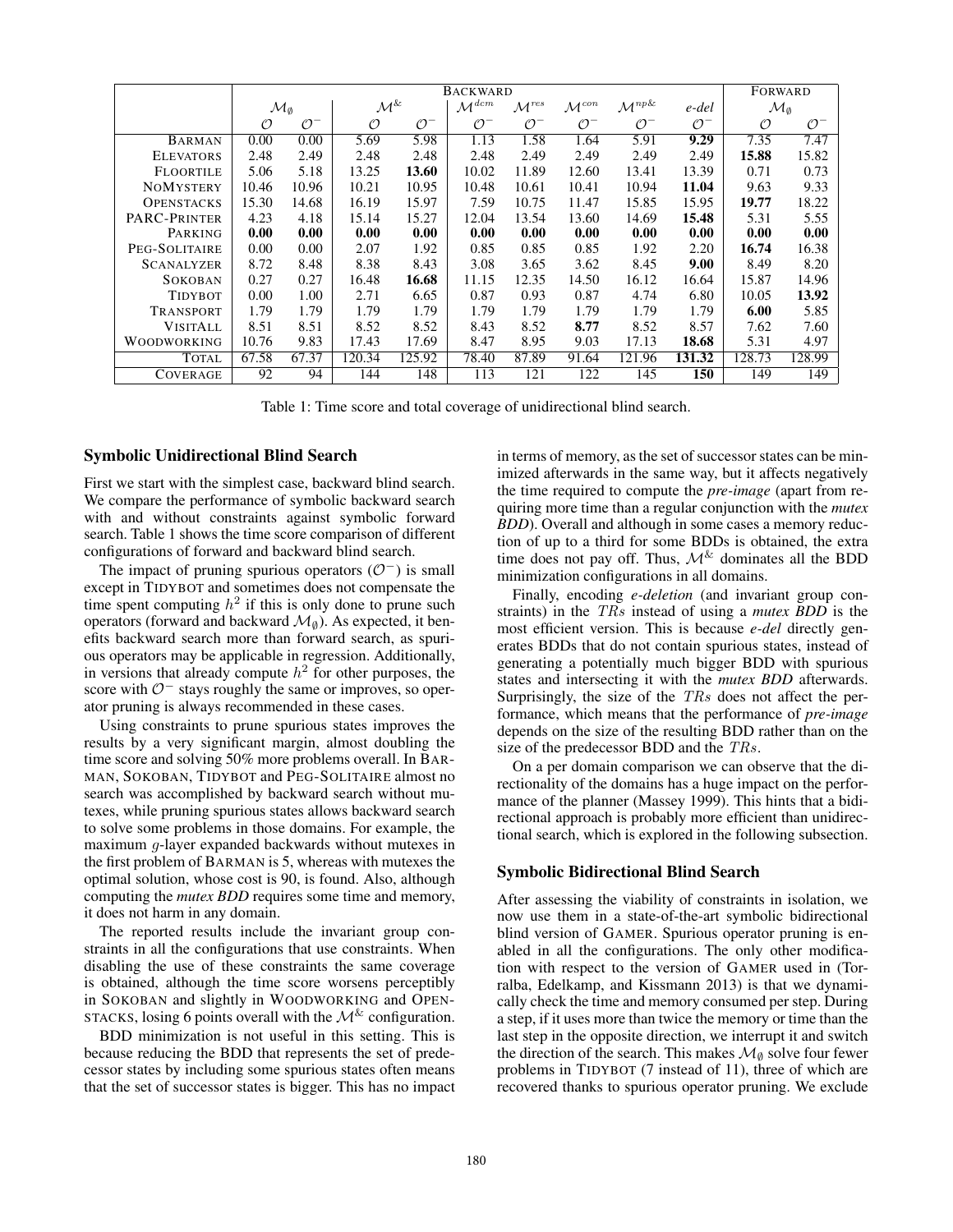|                   | $\mathcal{M}_{\emptyset}$ |     | $\mathcal{M}^{\&}$ |     | e-del  |      |  |
|-------------------|---------------------------|-----|--------------------|-----|--------|------|--|
| <b>BARMAN</b>     | 5.46                      | 8   | 9.78               | 11  | 12.00  | 12   |  |
| <b>ELEVATORS</b>  | 18.13                     | 19  | 18.17              | 19  | 17.92  | 19   |  |
| <b>FLOORTILE</b>  | 5.89                      | 10  | 13.56              | 14  | 13.46  | 14   |  |
| <b>NOMYSTERY</b>  | 16.00                     | 16  | 15.06              | 16  | 15.11  | 16   |  |
| <b>OPENSTACKS</b> | 17.68                     | 20  | 18.93              | 20  | 19.16  | 20   |  |
| PARC-PRINTER      | 5.79                      | 8   | 14.09              | 15  | 15.37  | 16   |  |
| PARKING           | 0.00                      | 0   | 0.00               | 0   | 0.00   | 0    |  |
| PEG-SOLITAIRE     | 14.65                     | 17  | 18.42              | 19  | 18.38  | 19   |  |
| <b>SCANALYZER</b> | 8.52                      | 9   | 8.28               | 9   | 9.00   | 9    |  |
| SOKOBAN           | 13.63                     | 19  | 18.49              | 19  | 18.21  | 19   |  |
| <b>TIDYBOT</b>    | 8.98                      | 10  | 15.53              | 16  | 15.33  | 16   |  |
| TRANSPORT         | 8.67                      | 9   | 8.83               | 9   | 8.67   | 9    |  |
| <b>VISITALL</b>   | 10.98                     | 11  | 10.95              | 11  | 10.84  | 11   |  |
| WOODWORKING       | 10.81                     | 16  | 17.74              | 19  | 18.47  | 19   |  |
| <b>TOTAL</b>      | 145.17                    | 172 | 187.83             | 197 | 191.94 | -199 |  |

Table 2: Time score and coverage of bidirectional blind search.

BDD-minimization methods because, as shown in the unidirectional case, they are not useful in the symbolic blind search setting. Thus, we only compare the baseline with the version that uses the *mutex BDD* ( $\mathcal{M}^{\&}$ ) and the one that uses *e-deletion* (*e-del*), both of them also with invariant group constraints.

Table 2 shows that symbolic bidirectional blind search is able to improve over both forward and backward search. As in the unidirectional version, a consistent improvement is obtained when using constraints, increasing the coverage from 172 problems to 199 with *e-del*. NOMYSTERY is the only domain where applying mutexes actually makes the search slightly slower, although this does not affect coverage.  $\mathcal{M}^{\&}$  and *e-del* yield similar results in most domains (a difference in score smaller than 0.5 points), although an increase in performance is obtained by *e-del* in BARMAN, PARC-PRINTER, SCANALYZER and WOODWORKING.

Overall the results of the bidirectional blind search version of GAMER with *e-deletion* are remarkable, solving 14 more problems than the winner of IPC 2011, FAST DOWN-WARD STONE SOUP (Helmert, Röger, and Karpas 2011).

### BDD-A<sup>∗</sup> with PDBs

After observing the positive impact of constraints on symbolic blind search, we analyze the case of symbolic abstraction heuristics, in which symbolic backward search is performed in an abstracted state space. We performed experiments with BDD-A<sup>∗</sup> guided by symbolic PDBs computed as described by Kissmann and Edelkamp (2011). Table 3 shows the results. First, pruning spurious operators allows solving four additional problems, one in BARMAN and 3 in TIDYBOT. When using mutexes, the coverage goes up to 184 problems with both  $\mathcal{M}^{\&}$  and *e-del*. The use of BDDminimization operators performed slightly worse than  $\mathcal{M}^{\&}$ and *e-del*, so we did not include them for conciseness. The time score was also left out because BDD-A<sup>∗</sup> spends half of the available time computing the PDBs, which skews the time score and makes it not as representative.

Comparing the results of Tables 1 and 3 we can see that

|                   | $\mathcal{M}_{\emptyset}(\mathcal{O})$ | $\mathcal{M}_{\emptyset}$ (O | $\mathcal{M}^{\&}$ | e-del |
|-------------------|----------------------------------------|------------------------------|--------------------|-------|
| <b>BARMAN</b>     | 6                                      |                              | 8                  | 8     |
| <b>ELEVATORS</b>  | 19                                     | 19                           | 19                 | 19    |
| <b>FLOORTILE</b>  | 12                                     | 12                           | 14                 | 14    |
| <b>NOMYSTERY</b>  | 14                                     | 14                           | 14                 | 14    |
| <b>OPENSTACKS</b> | 20                                     | 20                           | 20                 | 20    |
| PARC-PRINTER      | 9                                      | 9                            | 9                  | 9     |
| PARKING           |                                        |                              |                    |       |
| PEG-SOLITAIRE     | 17                                     | 17                           | 17                 | 17    |
| <b>SCANALYZER</b> | 9                                      | 9                            | 9                  | q     |
| <b>SOKOBAN</b>    | 20                                     | 20                           | 20                 | 20    |
| <b>TIDYBOT</b>    | 14                                     | 17                           | 17                 | 17    |
| TRANSPORT         | 6                                      | 6                            | 6                  | 6     |
| <b>VISITALL</b>   | 11                                     | 11                           | 11                 | 11    |
| WOODWORKING       | 19                                     | 19                           | 19                 | 19    |
| <b>TOTAL</b>      | 177                                    | 181                          | 184                | 184   |

Table 3: Coverage of Symbolic PDBs + BDD-A<sup>\*</sup>.

constraints have a smaller impact when using abstractions. PDB heuristics are only useful in PARKING, SOKOBAN and TIDYBOT, where an additional problem per domain is solved. Constraints helped more in cases in which backward blind search was not feasible at all, as the number of problems in which a single step backward is not possible is reduced when using them. Overall, bidirectional blind search performs almost as good or better than BDD-A<sup>∗</sup> with symbolic PDBs, as it can exploit the directionality of the planning instances better.

We can conclude that the pruning power of constraints is reduced considerably in abstracted spaces: the constraints in which abstracted variables appear are of no use and the abstracted space is less constrained than the original one, so there is less margin for improvement. Nevertheless the use of constraints never hurts and is in all cases equal or better than the configuration with no mutexes, so there is no reason why constraints should not be used.

## Symbolic Merge-and-Shrink

Now we analyze a different type of abstraction heuristic: Symbolic Merge-and-Shrink (SM&S) (Torralba, Linares López, and Borrajo 2013) with explicit-state A\*. SM&S does symbolic backward search until the size of the BDD surpasses a given threshold. The BDD is then reduced using shrinking strategies until its size is again below the threshold so the search can be continued. SM&S does not discard variables, so most constraints are useful during the whole generation of the heuristic, and initially performs search in the original space, which means that the full potential of constraints is exploited until shrinking is necessary. Table 4 shows the experimentation done with SM&S. All the configurations have spurious operator pruning enabled and use a threshold of 10,000 abstract states when shrinking the M&S abstractions. Both FAST DOWNWARD and GAMER variable orderings have been used. For each setting *bisimulation* (bop) and *greedy bisimulation* were tested. Among the BDD-minimizing operations  $\mathcal{M}^{np\&}$  performed well, so its results are also included. Time score is obviated for the same reasons as for BDD- $A^*$ .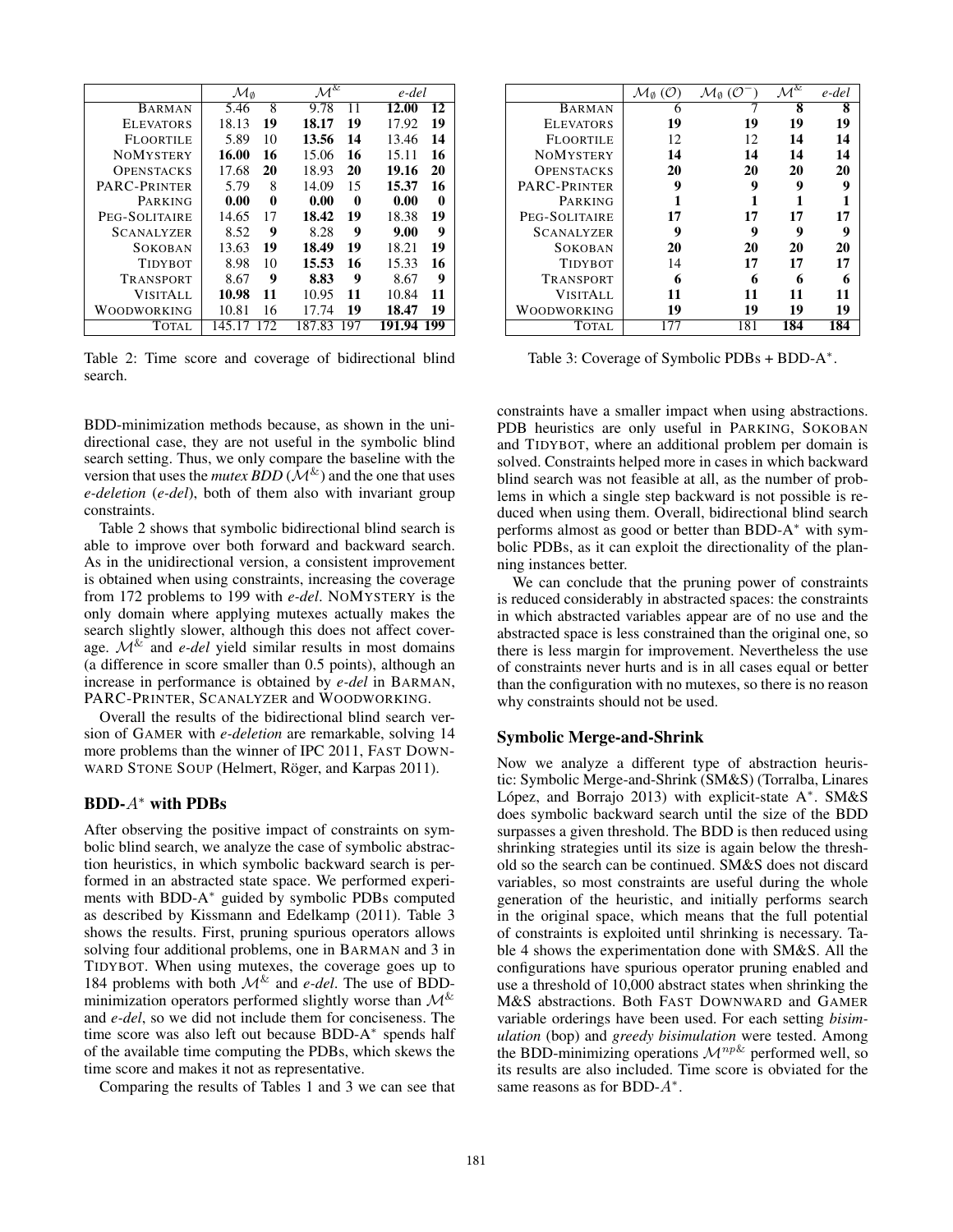|                   | <b>FAST DOWNWARD</b>      |     |                    |     |                      |                         | <b>GAMER</b>              |     |                    |     |                      |                         |
|-------------------|---------------------------|-----|--------------------|-----|----------------------|-------------------------|---------------------------|-----|--------------------|-----|----------------------|-------------------------|
|                   | $\mathcal{M}_{\emptyset}$ |     | $\mathcal{M}^{\&}$ |     | $\mathcal{M}^{np\&}$ |                         | $\mathcal{M}_{\emptyset}$ |     | $\mathcal{M}^{\&}$ |     | $\mathcal{M}^{np\&}$ |                         |
|                   | bop                       | gop | bop                | gop | bop                  | gop                     | bop                       | gop | bop                | gop | bop                  | gop                     |
| <b>BARMAN</b>     | 4                         | 4   | 8                  | 8   | 8                    | $\overline{\mathbf{8}}$ | 4                         | 4   | 8                  | 8   | 8                    | $\overline{\mathbf{8}}$ |
| <b>ELEVATORS</b>  | 18                        | 18  | 18                 | 18  | 18                   | 18                      | 19                        | 19  | 19                 | 19  | 19                   | 19                      |
| <b>FLOORTILE</b>  | 12                        | 12  | 14                 | 14  | 14                   | 14                      | 12                        | 12  | 14                 | 14  | 14                   | 14                      |
| <b>NOMYSTERY</b>  | 18                        | 16  | 18                 | 16  | 18                   | 16                      | 16                        | 14  | 16                 | 14  | 16                   | 14                      |
| <b>OPENSTACKS</b> | 15                        | 15  | 16                 | 16  | 16                   | 16                      | 16                        | 16  | 16                 | 16  | 16                   | 16                      |
| PARC-PRINTER      | 12                        | 12  | 12                 | 12  | 12                   | 12                      | 12                        | 12  | 12                 | 12  | 12                   | 12                      |
| PARKING           | 6                         | 7   | 3                  | 4   | 3                    | 5                       | 6                         | ш   | 6                  |     | 6                    |                         |
| PEG-SOLITAIRE     | 20                        | 20  | 20                 | 20  | 20                   | 20                      | 19                        | 19  | 19                 | 19  | 19                   | 19                      |
| <b>SCANALYZER</b> | 9                         | 10  | 9                  | 10  | 9                    | 10                      | 9                         | 9   | 9                  | 9   | 9                    | 9                       |
| SOKOBAN           | 19                        | 19  | 19                 | 19  | 19                   | 19                      | 20                        | 20  | 20                 | 20  | 20                   | 20                      |
| <b>TIDYBOT</b>    | 13                        | 13  | 12                 | 13  | 13                   | 12                      | 13                        | 12  | 9                  | 9   | 11                   | 10                      |
| TRANSPORT         | 7                         |     | 7                  |     | 7                    | ⇁                       | 8                         | 8   | 8                  | 8   | 8                    | 8                       |
| <b>VISITALL</b>   | 12                        | 12  | 12                 | 12  | 12                   | 12                      | 13                        | 13  | 13                 | 13  | 12                   | 12                      |
| WOODWORKING       |                           | 8   | 7                  | 8   | 7                    | 8                       | 12                        | 12  | 16                 | 16  | 16                   | 16                      |
| <b>TOTAL</b>      | 172                       | 173 | 175                | 177 | 176                  | 177                     | 179                       | 171 | 185                | 178 | 186                  | 178                     |

Table 4: Coverage of Explicit-A<sup>∗</sup> with the SM&S heuristic.

In all the configurations the use of constraints improves the overall coverage, although in some domains some problems are lost. This loss of performance is due to the extra information that constraints add, which may cause the BDD to grow beyond the threshold earlier, forcing shrinking before it is really necessary. This is further increased when the variable order is not suitable for representing the set of spurious states, explaining the poor performance of constraints in TIDYBOT with the GAMER ordering. The most successful configuration,  $\mathcal{M}^{np\&}$  with *bisimulation* and the GAMER ordering, solves 186 problems, 7 more than the most successful configuration without constraints. As expected, the benefit of using constraints with SM&S lies between regular search and symbolic PDBs. An important remark is that, unlike the regular (tabular) Merge-and-Shrink in explicit-state search, in which taking into account mutexes is not trivial, the use of constraints in SM&S is straightforward.

### **Discussion**

In this work we showed the relative pruning power of  $h^2$ mutexes in symbolic search, proving that the constraints encoded in the  $SAS^+$  formulation do not suffice to detect a significant amount of spurious states in many domains. Additional constraining techniques were successfully employed, and the impact of BDD-minimization operations that work with constraining BDDs was tested. Note that  $h^2$ mutexes were implicitly used before (Jensen et al. 2006), although the reported results did not show a significant increase in performance.

The results seem to contradict the assumption in planning that progression is more robust than regression, at least in optimal symbolic search. Previous results on both symbolic and explicit-state search suggested that forward search outperformed backward search in the IPC benchmarks. For example, in (Torralba, Edelkamp, and Kissmann 2013) it is reported that the percentage of forward search performed by GAMER with bidirectional blind search is greater than 90% for 6 out of 14 domains and 75% overall. Only in FLOOR-

TILE and WOODWORKING backward search was superior to forward search. Another example is Patrik Haslum's forward version of HSPr in the IPC  $2008<sup>4</sup>$ , which was as good or better than the original backward version in all the domains except SCANALYZER. However, the results shown in Table 1 change this picture: when using  $h^2$  mutexes, the results of backward and forward symbolic search are close, with a relatively high degree of variability between different domains.

An important conclusion to be drawn is that symbolic search seems to work better in regression than explicit-state search. The underlying reason is subsumption of states in regression. This occurs when the set of fluents that compose a partial state is a subset of the set of fluents of a newly generated one. In this case the latter should be reported as a duplicate of the former, which is seamlessly detected when using a symbolic closed list but which is not trivially detected when using a closed list in Disjunctive Normal Form, as it happens in explicit-state search. Similarly, the detection of the collision of frontiers in bidirectional search is trivial if the backward search is symbolic (the forward search can be either symbolic or explicit-state), which tips the scales further in favor of symbolic search in regression.

Regarding the good performance of symbolic bidirectional blind search, the impact of the directionality of the domains (Massey 1999) explains why this configuration fares so well, as a simple alternating strategy allows choosing the direction in which the problem may be more easily solved. We leave the implementation of a bidirectional version of BDD-A<sup>∗</sup> that uses constraints as future work. We also plan on investigating whether variable orders derived from the constraints may be more useful than the range of orderings tested in the literature (Kissmann and Hoffmann 2013). Such orderings may provide a more concise representation of the set of spurious states, which could overcome the drawbacks of using constraints in domains like PARKING, in which the *mutex BDD* becomes too large to be manageable.

<sup>4</sup> http://ipc.informatik.uni-freiburg.de/Results